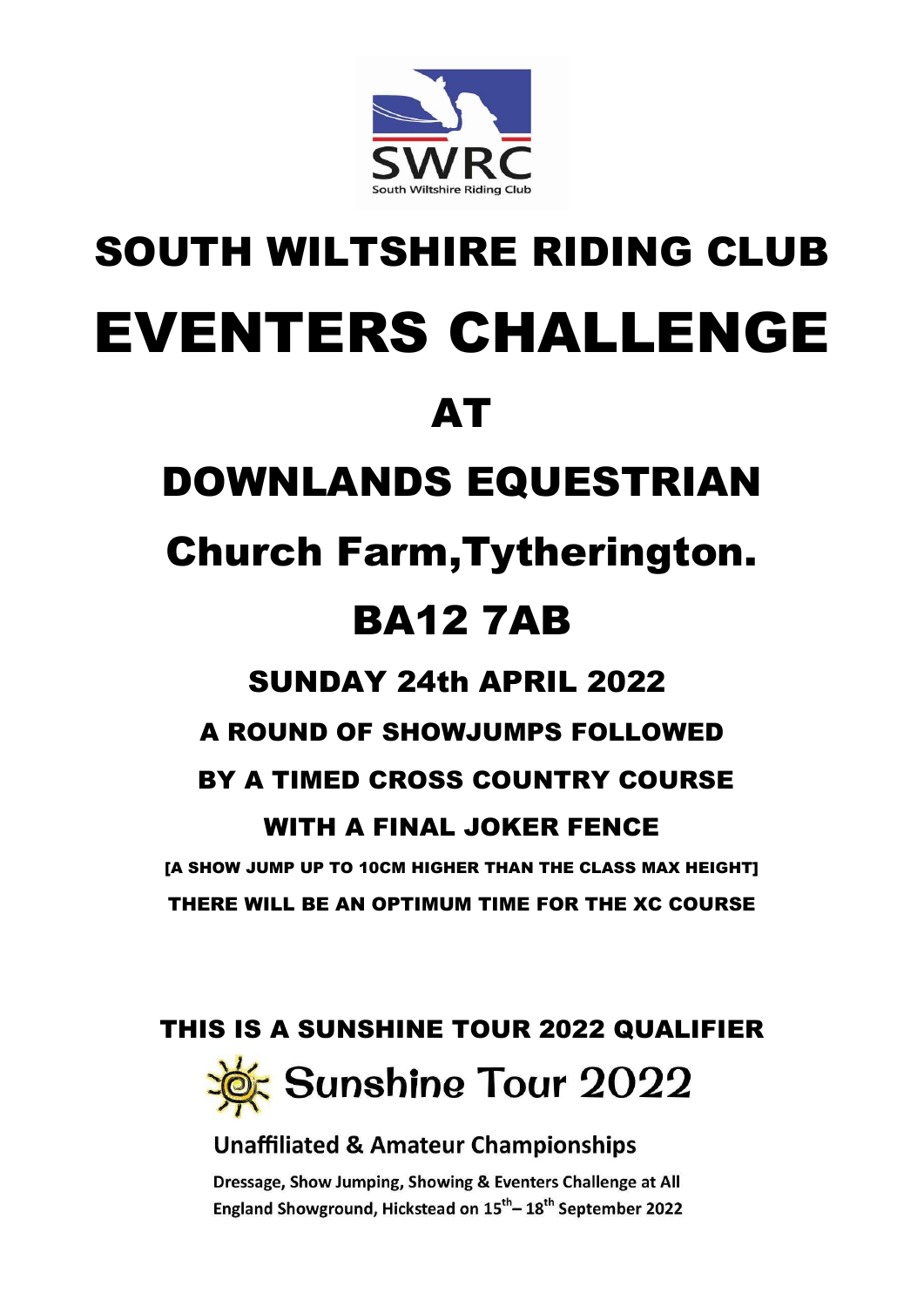#### PRIZES TO 3<sup>RD</sup> PLACE - ROSETTES TO 6<sup>TH</sup>

#### Kindly sponsored by Jess Baber



#### \*SPECIAL PRIZE IN EACH CLASS TO THE YOUNGEST AND OLDEST COMBINATIONS OF HORSE AND RIDER \*

#### \*PLEASE LET US KNOW YOUR COMBINED AGES ON COLLECTION OF YOUR NUMBERS

#### KINDLY SPONSORED BY MRS LYNN BAGGOTT

#### 8.30AM START - RUSTIC CLEAR ROUND

#### A COURSE OF MIXED KNOCK DOWN AND XC JUMPS.

#### PRE-ENTRY ENTRY FEE £6 Member £8 Non-Member

#### or £10 ON THE DAY IF SPACE PERMITS

Kindly sponsored by Burt Baits and Tackle Ltd.

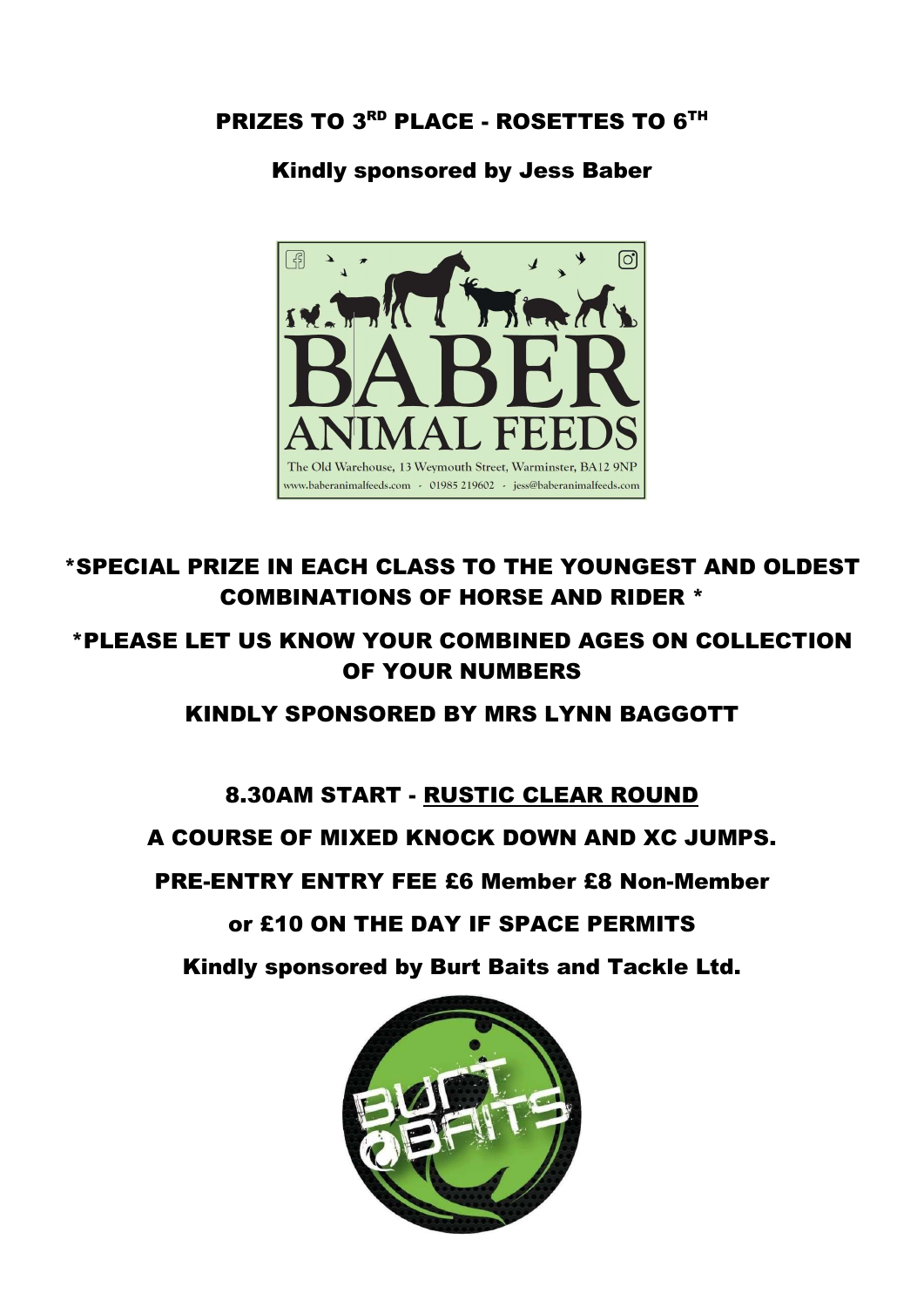# EVENTERS CHALLENGE

#### INTRO CLASSES

 ARE FOR THE LESS EXPERIENCED RIDER AND HORSE COMBINATIONS,

THE LINES WILL BE LESS TECHNICAL, THERE WILL BE SOME FENCE DRESSING.

 HORSE/RIDER COMBINATIONS MAY NOT ENTER BOTH INTRO AND OPEN CLASSES.

UNLESS GOING HC

MAXIMUM 15 ENTRIES PER CLASS

NUMBERS PROVIDED ON THE DAY

\*PLEASE PROVIDE YOUR OWN NUMBER BIBS\*

\*SOME BIBS AVAILABLE ON THE DAY - £5 DEPOSIT\*

ENTRY FEE £20 SWRC MEMBERS

£25 NON-MEMBERS

INCLUDES £2 PER FOR FIRST AID COVER

ENTRIES ON COLLO

9.00 START

CLASS 1 INTRO

MAXIMUM HEIGHT OF FENCES 60CM

(EXCLUDING THE JOKER)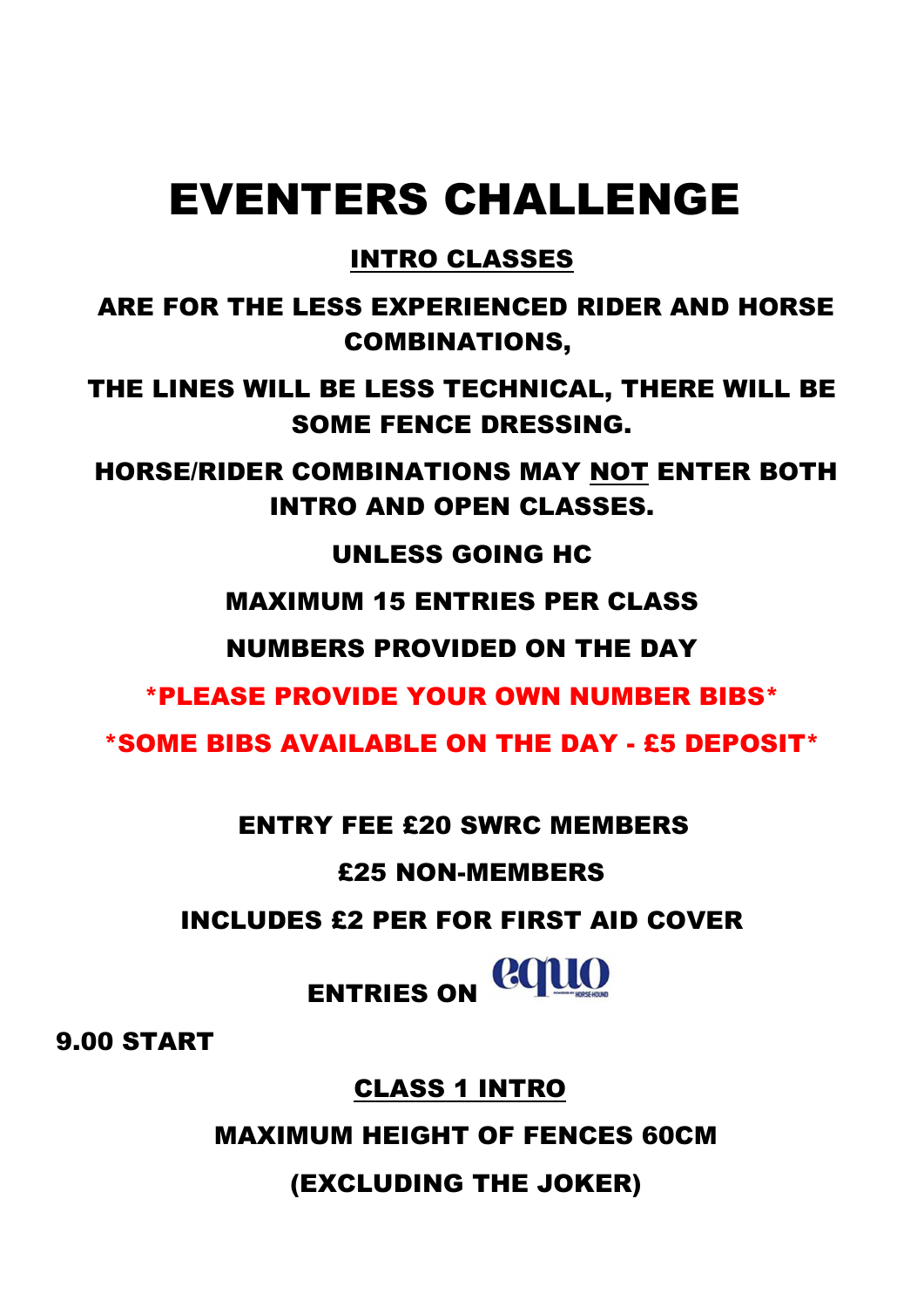#### 10.00 START APPROX

#### CLASS 2 INTRO

#### MAXIMUM HEIGHT OF FENCES 70CM

#### (EXCLUDING THE JOKER)

11.00 START APPROX

#### CLASS 3 INTRO

#### MAXIMUM HEIGHT OF FENCES 80CM

(EXCLUDING THE JOKER)

THERE WILL BE A MINIMUM ½ HOUR BREAK TO CHANGE THE SHOWJUMPING COURSE AND CHECK THE CROSS COUNTRY COURSE IS READY FOR THE OPEN CLASSES.

THE OPEN CLASSES ARE MORE TECHNICAL AND WILL CONTAIN TIGHTER LINES AND MORE FENCE DRESSING.

-------------

NUMBERS PROVIDED ON THE DAY

\*PLEASE PROVIDE YOUR OWN NUMBER BIBS\*

\*SOME BIBS AVAILABLE ON DAY - £5 DEPOSIT\*

12.30 START ENTRY FEE £22 SWRC MEMBER

#### £27 NON MEMBERS

INCLUDES £2 FOR FIRST AID COVER

ENTRIES ON COLLO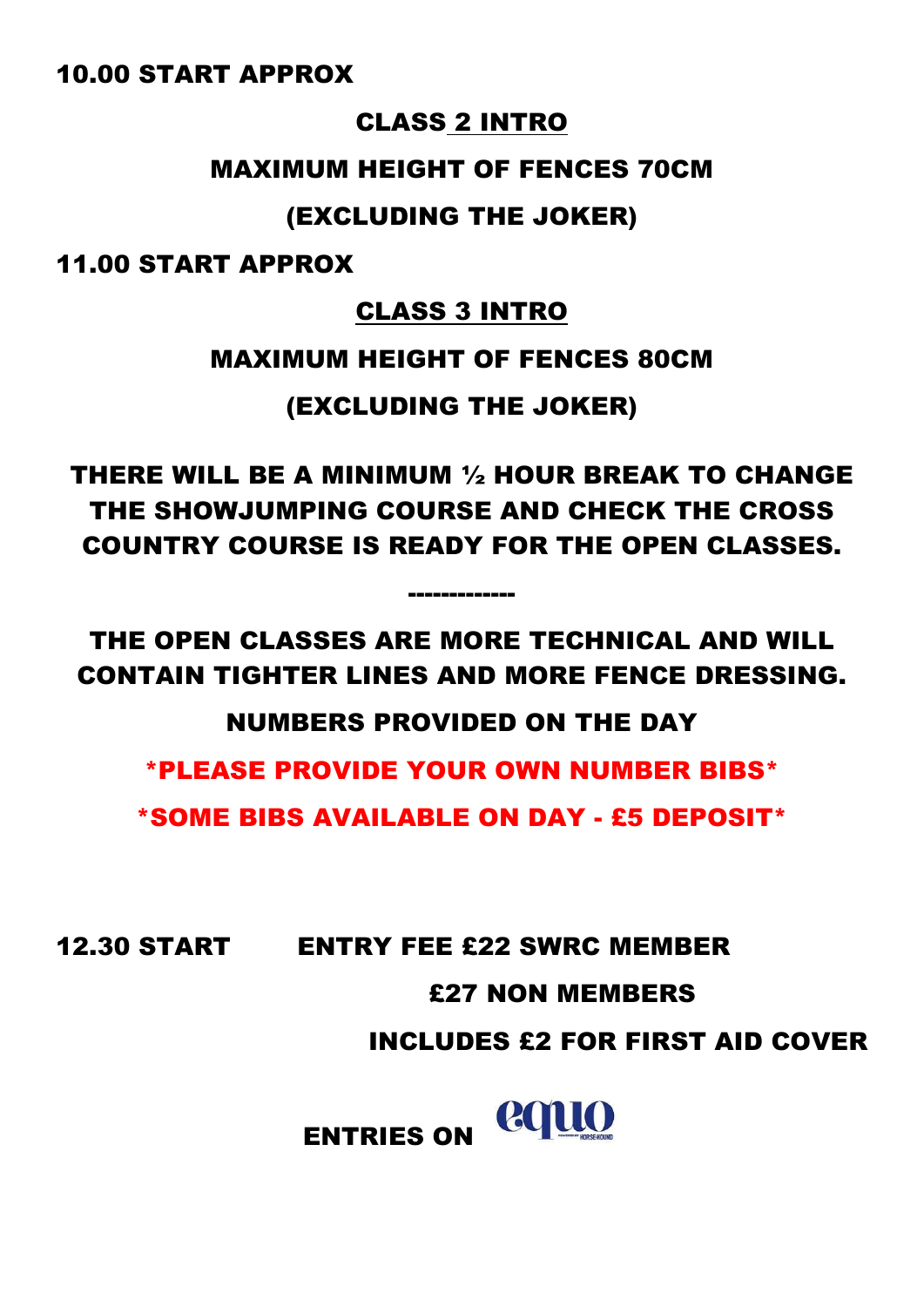#### CLASS 4 OPEN

#### MAXIMUM HEIGHT OF FENCES 70CM

#### (EXCLUDING THE JOKER)

#### 13.30 START APPROX

#### CLASS 5 OPEN

#### MAXIMUM HEIGHT OF FENCES 80CM

#### (EXCLUDING THE JOKER)

#### 14.30 START APPROX

#### CLASS 6 OPEN

#### MAXIMUM HEIGHT OF FENCES 90CM

#### (EXCLUDING THE JOKER)

This show is a qualifier for The Sunshine Tour Championships held at The All England Showground, Hickstead from Thursday  $15<sup>th</sup>$  – Sunday  $18<sup>th</sup>$  September 2022. The Championships are for unaffiliated and amateur competitors in Dressage from Intro to Elementary, Show Jumping from Lead Rein to 1.05m; Showing for lead rein, in-hand, ridden, working hunter, veterans, plus many more, Eventer's Challenge from 50cm through to 90cm.

**Qualification:**  $1^{st} - 4^{th}$  place. Qualification does not pass down the line.

Visit www.sunshinetour.co.uk for more information, to register and submit evidence of qualification.

Registration must be completed within 1 month of qualification (sooner for late July shows). Restrictions apply to horse and competitor previous winnings and amateur status, please check the website www.sunshinetour.co.uk for Terms & Conditions.

#### LIST OF SPONSORS

Baber Animal feeds Warminster.

#### Mrs Lynn Baggott

#### Burt Baits and Tackle Limited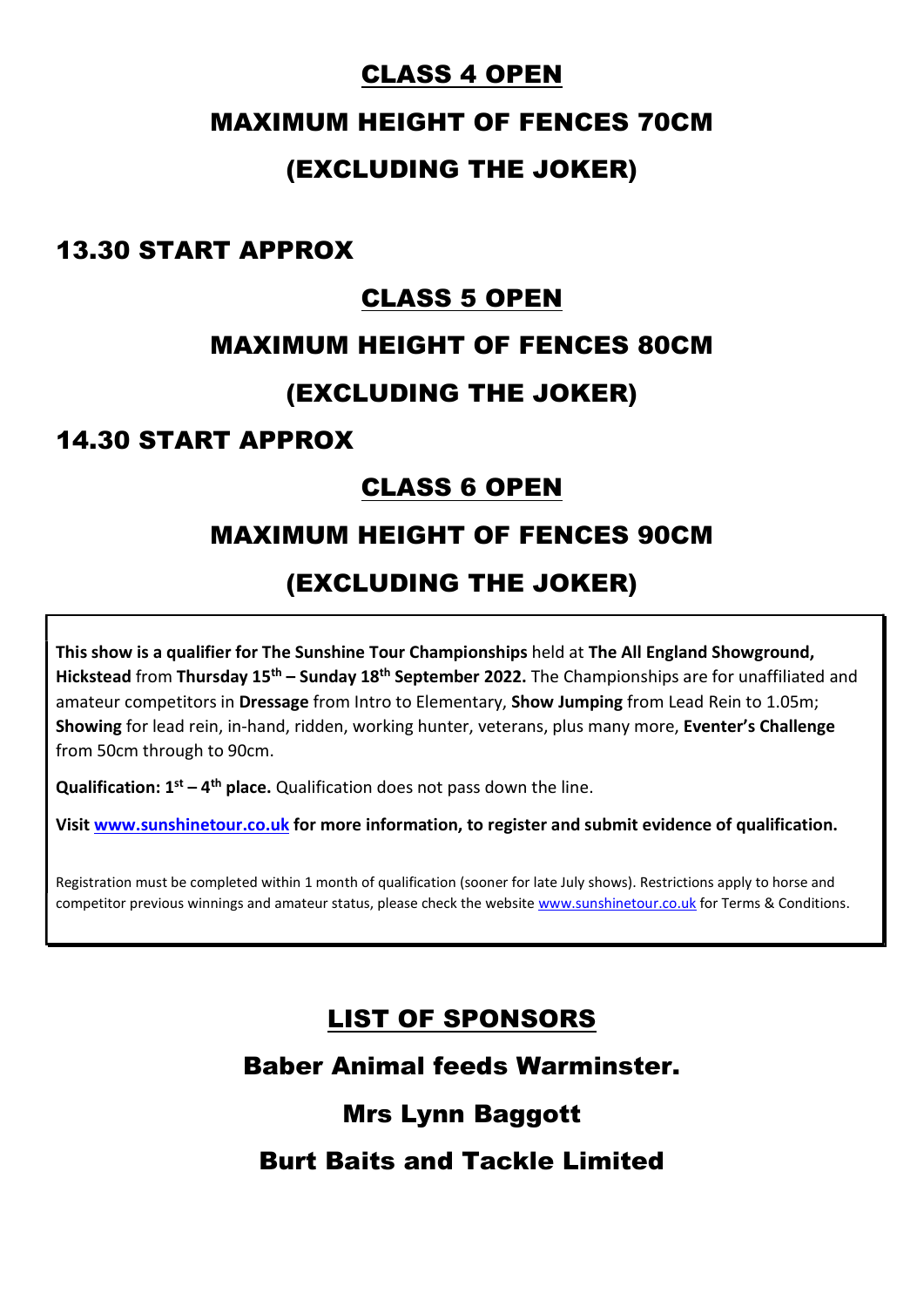

Mobile Catering for all Events and Occasions.

Bacon Rolls Breakfast Rolls Burgers Cakes Hot and Cold Drinks Hot Dogs Snacks

#### PHOTOGRAPHER IN ATTENDANCE

#### **SCORING**

#### SHOW JUMPING FAULTS

#### 4 FAULTS PER KNOCK DOWN

#### 4 FAULTS PER REFUSAL

#### 10 FAULTS FOR KNOCKDOWN OR REFUSAL OF THE JOKER FENCE

#### XC FAULTS

#### 20 FAULTS FOR A REFUSAL

#### 3 REFUSALS IN TOTAL OVER SJ AND XC WILL RESULT IN ELIMINATION

#### RIDER/HORSE FALLS IMMEDIATE ELIMINATION

#### RIDERS MAY NOT REMOUNT